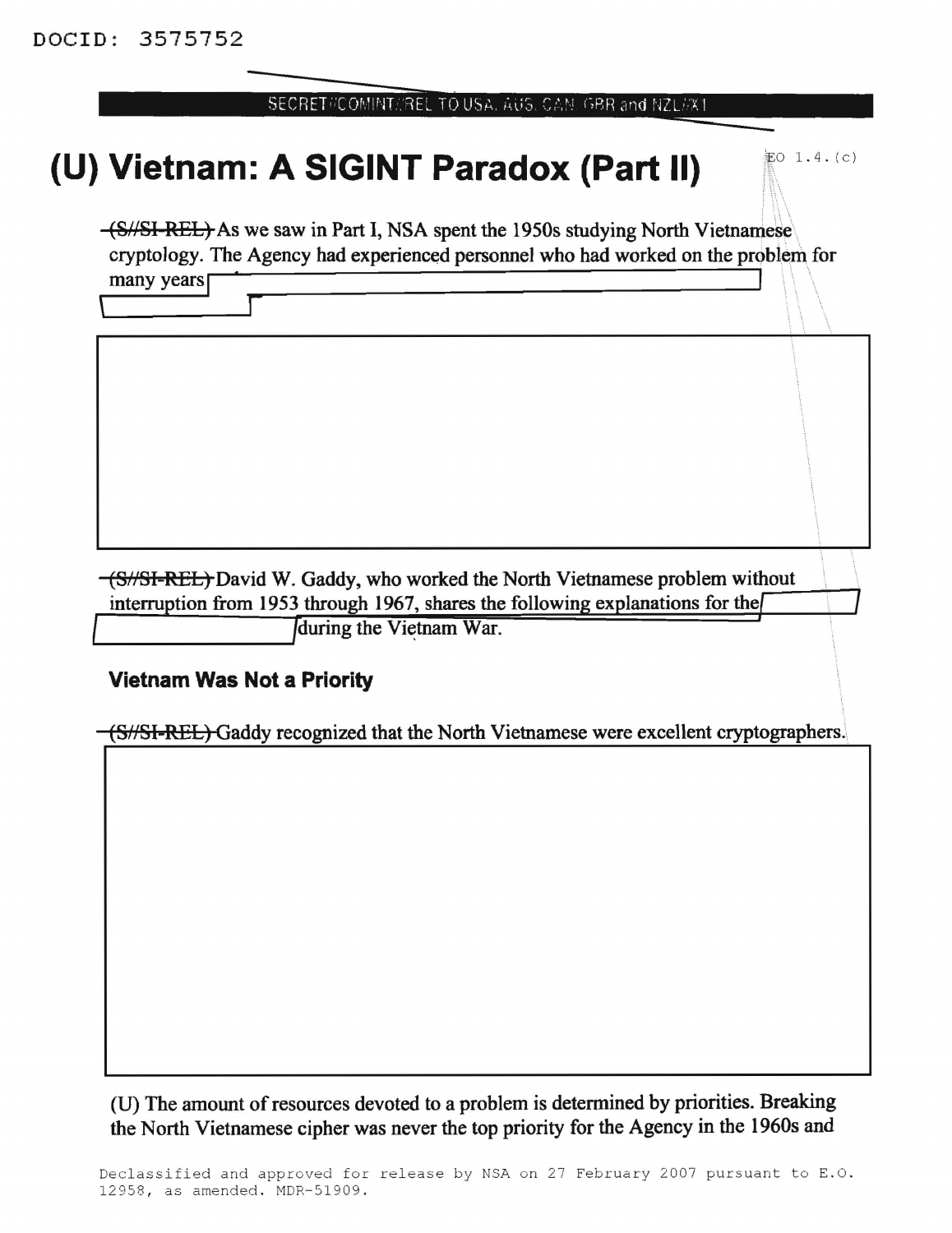1970s. Even though we were fighting a war with Vietnam, the top priority remained the USSR, followed by China. Due to confusion and politics, sufficient resources were never devoted to breaking the North Vietnamese cipher.

(U) Several NSA analysts from the Vietnam era report that there was confusion over how many enemies were involved in the Vietnam War. Dean Rusk, secretary of state during the Kennedy and Johnson administrations, viewed the war as one between two distinct enemies. On one hand, according to the Rusk camp, there was an internal fight between Viet Cong guerrillas or insurgents who lived in South Vietnam and the government of South Vietnam. On the other hand, there was another fight between North and South Vietnam. Gaddy explained: "COMINT clearly demonstrated that the North Vietnamese and the Viet Cong were not separate entities. The North Vietnamese called the shots and provided assistance to the Viet Cong. The U.S. made a distinction between the communists in the North and the Viet Cong in the south that nobody else adhered to."

(U) Because of this confusion on the part of policymakers, NSA wasted time looking for evidence of coordination. As head of B261, the North Vietnamese shop, Gaddy found that "when the fighting heated up, valuable resources were diverted from the North Vietnam shop to studying the Viet Cong. Although the two shops cooperated, there was rivalry and duplication of effort. I had a standard joke during this period: Did you hear about the two North Vietnamese who marched down to the 17th parallel? One stepped over and got renotated." EO  $1.4.$  (c)

 $\alpha$  Decision-makers at the Agency had their own agendas. They took advantage of the interests of the president and other policymakers to acquire more assets. While these assets were useful for fighting the war, the underlying question was how this would help us with the Soviet or Chinese problem. Gaddy pointed out that "the communications facilities established **lace is a very were useful in fighting the Vietnam war, but they would also be** useful for studying the Chinese problem when the war ended. I believe that Agency seniors and U.S. policymakers never dreamed that the Vietnam war would last as long as it did. This misunderstanding helped to explain why fighting the Vietnam war was never the Agency's stop priority."

[(Uf/fOUO~ Sharon A. Maneki, Center for Cryptologic History, 972-2893s, samanek] -------

Almanac 50th Anniversary Series

Content Owner: Feedback Web POC: Feedback

Last Modified: by nsr Last Reviewed: February 28, 2003 Next Review: 365 days